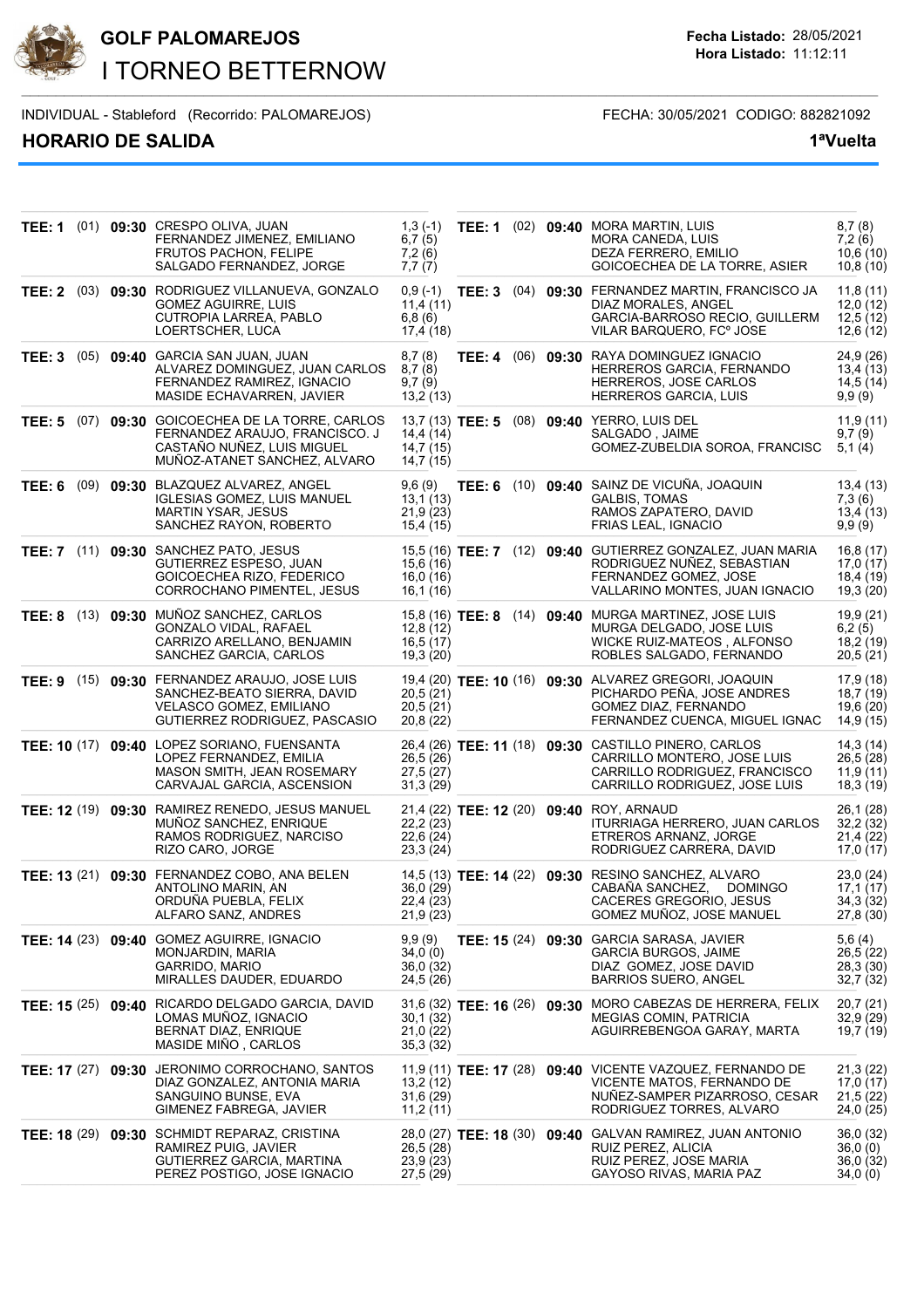

INDIVIDUAL - Stableford (Recorrido: PALOMAREJOS) FECHA: 30/05/2021 CODIGO: 882821092

### **HORARIO DE SALIDA 1ªVuelta**

| <b>JUGADOR</b>                                     | TEE                  | <b>HORA</b>    |  |
|----------------------------------------------------|----------------------|----------------|--|
|                                                    |                      |                |  |
| AGUIRREBENGOA GARAY, MARTA                         | 16                   | 09:30<br>09:30 |  |
| ALFARO SANZ, ANDRES                                | 13                   |                |  |
| ALVAREZ DOMINGUEZ, JUAN CARLOS                     | 3                    | 09:40          |  |
| ALVAREZ GREGORI, JOAQUIN                           | 10                   | 09:30          |  |
| ANTOLINO MARIN, AN                                 | 13                   | 09:30          |  |
| <b>BARRIOS SUERO, ANGEL</b>                        | 15                   | 09:30          |  |
| BERNAT DIAZ, ENRIQUE                               | 15                   | 09:40          |  |
| BLAZQUEZ ALVAREZ, ANGEL                            | 6                    | 09:30          |  |
| CABAÑA SANCHEZ, DOMINGO                            | 14                   | 09:30          |  |
| CACERES GREGORIO, JESUS                            | 14                   | 09:30          |  |
| CARRILLO MONTERO, JOSE LUIS                        | 11                   | 09:30          |  |
| CARRILLO RODRIGUEZ, FRANCISCO JAVIER               | 11                   | 09:30          |  |
| CARRILLO RODRIGUEZ, JOSE LUIS                      | 11                   | 09:30          |  |
| CARRIZO ARELLANO, BENJAMIN                         | 8                    | 09:30          |  |
| CARVAJAL GARCIA, ASCENSION                         | 10                   | 09:40          |  |
| CASTAÑO NUÑEZ, LUIS MIGUEL                         | 5                    | 09:30          |  |
| CASTILLO PINERO, CARLOS                            | 11                   | 09:30          |  |
| CORROCHANO PIMENTEL, JESUS                         | $\overline{7}$       | 09:30          |  |
| CRESPO OLIVA, JUAN                                 | $\mathbf{1}$         | 09:30          |  |
| CUTROPIA LARREA, PABLO                             | $\overline{2}$       | 09:30          |  |
| DEZA FERRERO, EMILIO                               | $\mathbf{1}$         | 09:40          |  |
| DIAZ GOMEZ, JOSE DAVID                             | 15                   | 09:30          |  |
| DIAZ GONZALEZ, ANTONIA MARIA                       | 17                   | 09:30          |  |
| DIAZ MORALES, ANGEL                                | 3                    | 09:30          |  |
| ETREROS ARNANZ, JORGE                              | 12                   | 09:40          |  |
| FERNANDEZ ARAUJO, FRANCISCO. JAVIER                | 5                    | 09:30          |  |
| FERNANDEZ ARAUJO, JOSE LUIS                        | 9                    | 09:30          |  |
| FERNANDEZ COBO, ANA BELEN                          | 13                   | 09:30          |  |
| FERNANDEZ CUENCA, MIGUEL IGNACIO                   | 10                   | 09:30          |  |
| FERNANDEZ GOMEZ, JOSE                              | 7                    | 09:40          |  |
| FERNANDEZ JIMENEZ, EMILIANO                        | $\mathbf{1}$         | 09:30          |  |
| FERNANDEZ MARTIN, FRANCISCO JAVIER                 | 3                    | 09:30          |  |
| FERNANDEZ RAMIREZ, IGNACIO                         | 3                    | 09:40          |  |
| FRIAS LEAL, IGNACIO                                | 6                    | 09:40          |  |
| <b>FRUTOS PACHON, FELIPE</b>                       | $\mathbf{1}$         | 09:30          |  |
| <b>GALBIS, TOMAS</b>                               | 6                    | 09:40          |  |
| GALVAN RAMIREZ, JUAN ANTONIO                       | 18                   | 09:40          |  |
| <b>GARCIA BURGOS, JAIME</b>                        | 15                   | 09:30          |  |
| <b>GARCIA SAN JUAN, JUAN</b>                       | 3                    | 09:40          |  |
| GARCIA SARASA, JAVIER                              | 15                   | 09:30          |  |
| GARCIA-BARROSO RECIO, GUILLERMO                    | 3                    | 09:30          |  |
| GARRIDO, MARIO                                     | 14                   | 09:40          |  |
| GAYOSO RIVAS, MARIA PAZ                            | 18                   | 09:40          |  |
| GIMENEZ FABREGA, JAVIER                            | 17                   | 09:30          |  |
| GOICOECHEA DE LA TORRE, ASIER                      | 1                    | 09:40          |  |
| GOICOECHEA DE LA TORRE, CARLOS                     | 5                    | 09:30          |  |
| GOICOECHEA RIZO, FEDERICO                          | $\overline{7}$       | 09:30          |  |
| <b>GOMEZ AGUIRRE, IGNACIO</b>                      | 14                   | 09:40          |  |
|                                                    |                      |                |  |
| <b>GOMEZ AGUIRRE, LUIS</b><br>GOMEZ DIAZ, FERNANDO | $\overline{a}$<br>10 | 09:30<br>09:30 |  |
|                                                    |                      |                |  |
| GOMEZ MUÑOZ, JOSE MANUEL                           | 14                   | 09:30          |  |
| GOMEZ-ZUBELDIA SOROA, FRANCISCO                    | 5                    | 09:40          |  |
| GONZALO VIDAL, RAFAEL                              | 8                    | 09:30          |  |
| GUTIERREZ ESPESO, JUAN                             | 7                    | 09:30          |  |
| GUTIERREZ GARCIA, MARTINA                          | 18                   | 09:30          |  |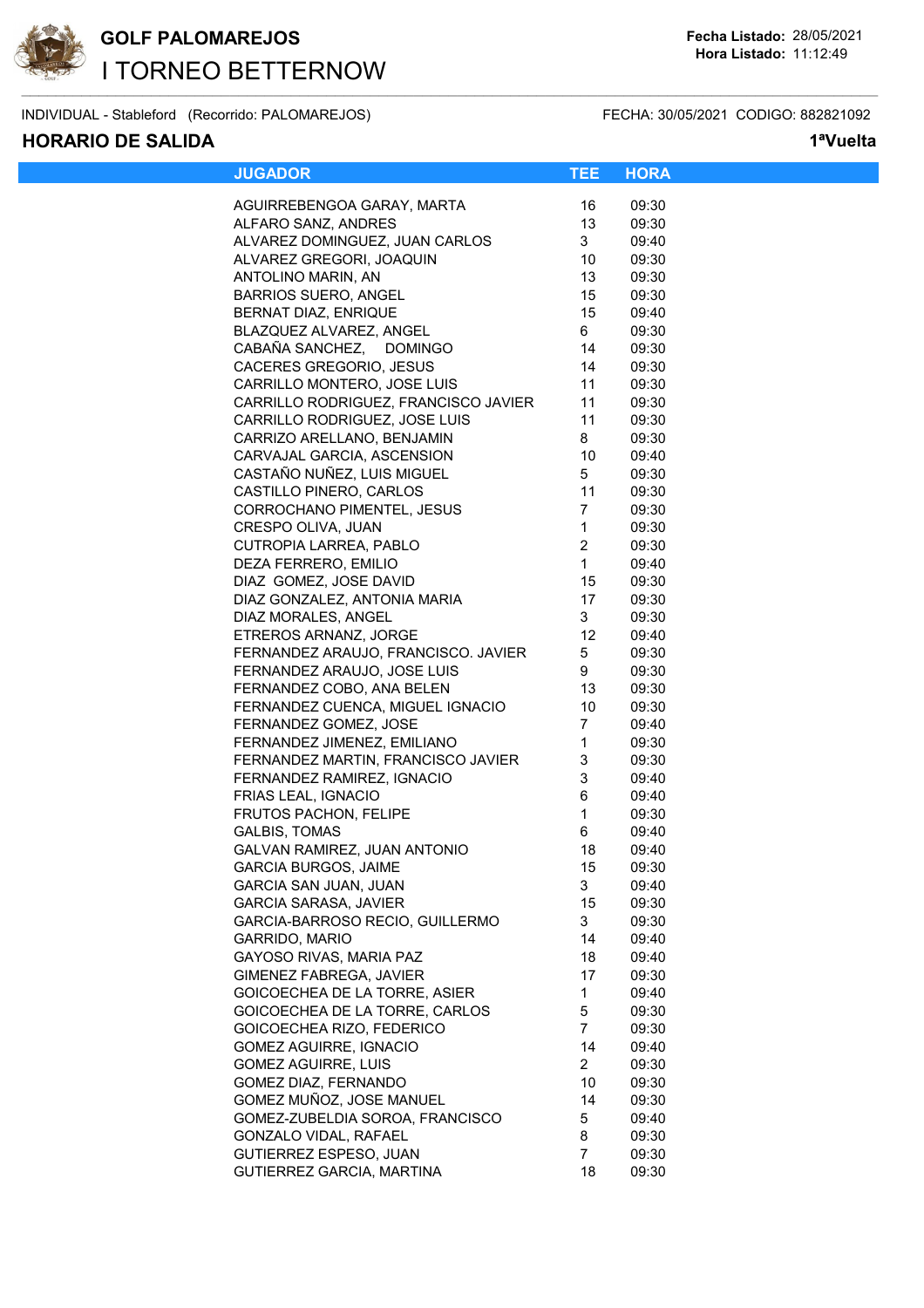

INDIVIDUAL - Stableford (Recorrido: PALOMAREJOS) FECHA: 30/05/2021 CODIGO: 882821092

### **HORARIO DE SALIDA 1ªVuelta**

| <b>JUGADOR</b>                                  | TEE.            | <b>HORA</b>    |  |
|-------------------------------------------------|-----------------|----------------|--|
|                                                 |                 |                |  |
| GUTIERREZ GONZALEZ, JUAN MARIA                  | 7               | 09:40          |  |
| GUTIERREZ RODRIGUEZ, PASCASIO                   | 9               | 09:30          |  |
| HERREROS GARCIA, FERNANDO                       | $\overline{4}$  | 09:30          |  |
| HERREROS GARCIA, LUIS                           | $\overline{4}$  | 09:30          |  |
| HERREROS, JOSE CARLOS                           | $\overline{4}$  | 09:30          |  |
| IGLESIAS GOMEZ, LUIS MANUEL                     | 6               | 09:30          |  |
| ITURRIAGA HERRERO, JUAN CARLOS                  | 12              | 09:40          |  |
| JERONIMO CORROCHANO, SANTOS                     | 17              | 09:30          |  |
| LOERTSCHER, LUCA                                | 2 <sup>7</sup>  | 09:30          |  |
| LOMAS MUÑOZ, IGNACIO                            | 15              | 09:40          |  |
| LOPEZ FERNANDEZ, EMILIA                         | 10              | 09:40          |  |
| LOPEZ SORIANO, FUENSANTA                        | 10 <sup>°</sup> | 09:40          |  |
| MARTIN YSAR, JESUS                              | 6               | 09:30          |  |
| MASIDE ECHAVARREN, JAVIER                       | 3               | 09:40          |  |
| MASIDE MIÑO, CARLOS                             | 15              | 09:40          |  |
| MASON SMITH, JEAN ROSEMARY                      | 10 <sup>°</sup> | 09:40          |  |
| <b>MEGIAS COMIN, PATRICIA</b>                   | 16              | 09:30          |  |
| MIRALLES DAUDER, EDUARDO                        | 14              | 09:40          |  |
| MONJARDIN, MARIA                                | 14              | 09:40          |  |
| MORA CANEDA, LUIS                               | $\mathbf{1}$    | 09:40          |  |
| MORA MARTIN, LUIS                               | $\mathbf{1}$    | 09:40          |  |
| MORO CABEZAS DE HERRERA, FELIX                  | 16              | 09:30          |  |
| MUÑOZ SANCHEZ, CARLOS                           | 8               | 09:30          |  |
| MUÑOZ SANCHEZ, ENRIQUE                          | 12              | 09:30          |  |
| MUÑOZ-ATANET SANCHEZ, ALVARO                    | 5               | 09:30          |  |
| MURGA DELGADO, JOSE LUIS                        | 8               | 09:40          |  |
| MURGA MARTINEZ, JOSE LUIS                       | 8               | 09:40          |  |
| NUÑEZ-SAMPER PIZARROSO, CESAR                   | 17              | 09:40          |  |
| ORDUÑA PUEBLA, FELIX                            | 13              | 09:30          |  |
| PEREZ POSTIGO, JOSE IGNACIO                     | 18              | 09:30          |  |
| PICHARDO PEÑA, JOSE ANDRES                      | 10              | 09:30          |  |
| RAMIREZ PUIG, JAVIER                            | 18              | 09:30          |  |
| RAMIREZ RENEDO, JESUS MANUEL                    | 12              | 09:30          |  |
| RAMOS RODRIGUEZ, NARCISO                        | 12<br>6         | 09:30          |  |
| RAMOS ZAPATERO, DAVID<br>RAYA DOMINGUEZ IGNACIO | 4               | 09:40          |  |
| RESINO SANCHEZ, ALVARO                          | 14              | 09:30<br>09:30 |  |
| RICARDO DELGADO GARCIA, DAVID                   | 15              | 09:40          |  |
| RIZO CARO, JORGE                                | 12              | 09:30          |  |
| ROBLES SALGADO, FERNANDO                        | 8               | 09:40          |  |
| RODRIGUEZ CARRERA, DAVID                        | 12              | 09:40          |  |
| RODRIGUEZ NUÑEZ, SEBASTIAN                      | 7               | 09:40          |  |
| RODRIGUEZ TORRES, ALVARO                        | 17              | 09:40          |  |
| RODRIGUEZ VILLANUEVA, GONZALO                   | 2 <sup>1</sup>  | 09:30          |  |
| ROY, ARNAUD                                     | 12              | 09:40          |  |
| RUIZ PEREZ, ALICIA                              | 18              | 09:40          |  |
| RUIZ PEREZ, JOSE MARIA                          | 18              | 09:40          |  |
| SAINZ DE VICUÑA, JOAQUIN                        | 6               | 09:40          |  |
| SALGADO, JAIME                                  | 5               | 09:40          |  |
| SALGADO FERNANDEZ, JORGE                        | $\mathbf{1}$    | 09:30          |  |
| SANCHEZ GARCIA, CARLOS                          | 8               | 09:30          |  |
| SANCHEZ PATO, JESUS                             | 7               | 09:30          |  |
| SANCHEZ RAYON, ROBERTO                          | 6               | 09:30          |  |
| SANCHEZ-BEATO SIERRA, DAVID                     | 9               | 09:30          |  |
| SANGUINO BUNSE, EVA                             | 17              | 09:30          |  |
|                                                 |                 |                |  |